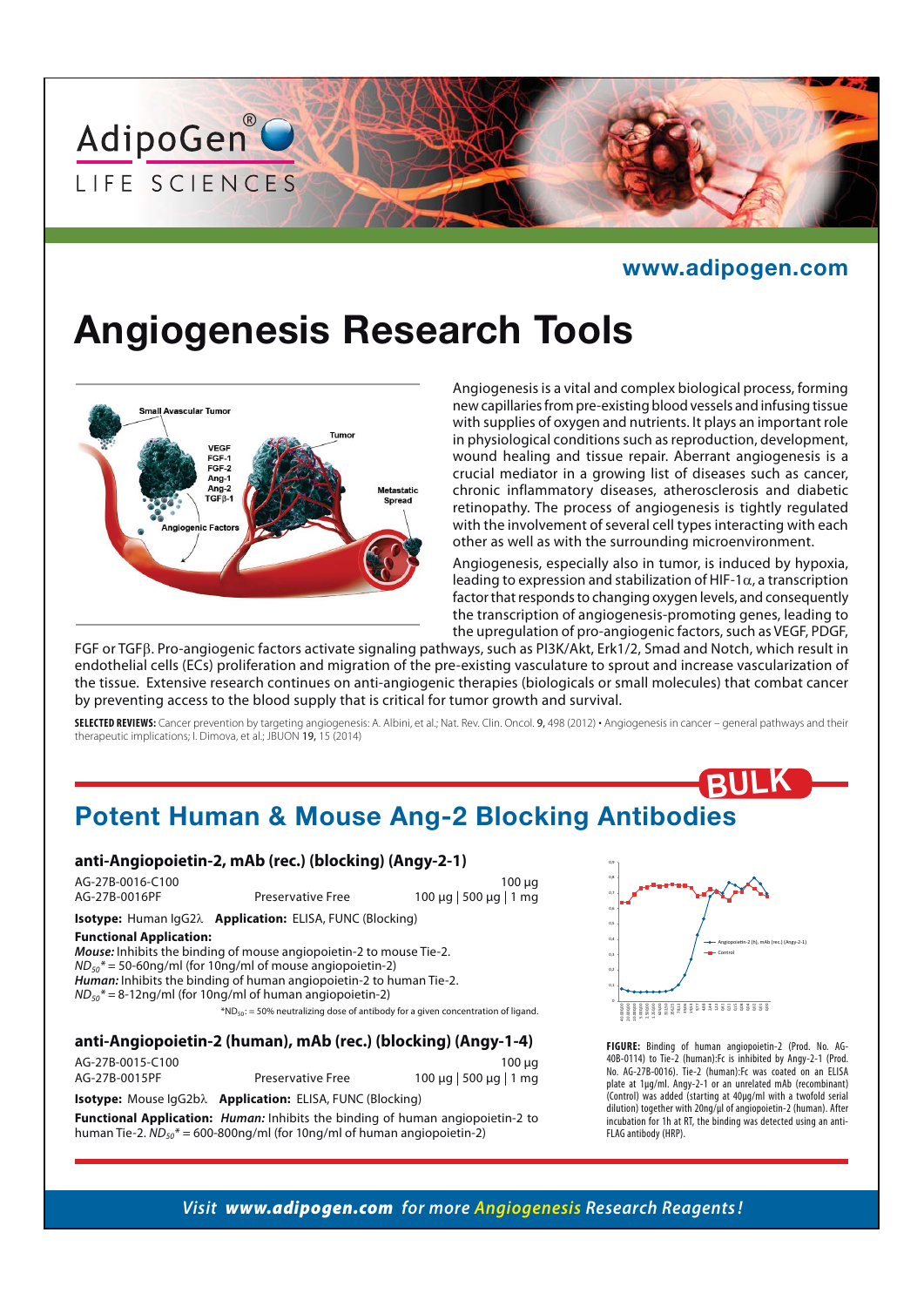# **COMP:Ang-1 − Soluble, Stable & Potent Ang-1 Variant**

#### **COMP (rat):Angiopoietin-1 (human) (rec.)** AG-40B-0147



Produced in CHO cells. Binds to human angiopoietin-1 receptor (Tie-2). More potent than native angiopoietin-1. The protein forms pentameric structures.

### **Functionally Active Ang-1 & Ang-2 Proteins**

| $\overline{\phantom{a}}$ PRODUCT NAME | <b>PID</b>  | SOURCE        | <b>SIZE</b>                    |
|---------------------------------------|-------------|---------------|--------------------------------|
| Angiopoietin-1 (human) (rec.)         | AG-40A-0014 | CHO cells     | 10 μg   50 μg                  |
| Angiopoietin-2 (human) (rec.)         | AG-40B-0114 | HEK 293 cells | $10 \mu q$ $3 \times 10 \mu q$ |
| Angiopoietin-2 (mouse) (rec.)         | AG-40B-0131 | HEK 293 cells | $10 \mu q$ $3 \times 10 \mu q$ |

### **Human Tie-2 Specific Antibodies**

| <b>PRODUCT NAME</b>             | <b>PID</b>  | <b>ISOTYPE</b> | APPLICATION               | <b>SIZE</b> |
|---------------------------------|-------------|----------------|---------------------------|-------------|
| anti-Tie-2 (human), mAb (tek2)  | AG-20T-0102 | Mouse IgG1     | ELISA, FACS, IHC (FS), WB | 100 µg      |
| anti-Tie-2 (human), mAb (tek9)  | AG-20T-0103 | Mouse IgG1     | ELISA, FACS, IHC (FS), WB | 100 µg      |
| anti-Tie-2 (human), mAb (tek16) | AG-20T-0104 | Mouse IgG1     | ELISA, FACS, IHC (FS), WB | 100 µg      |

## **Notch & Angiogenesis**

#### **Notch 1&2 Receptor Products**

| anti-Notch1 (mouse), mAb (22E5) | AG-20B-0051 | Notch1 (mouse):Fc (human) (rec.) | AG-40B-0109 |
|---------------------------------|-------------|----------------------------------|-------------|
| anti-Notch2, mAb (16F11)        | AG-20B-0052 | Notch2 (mouse):Fc (human) (rec.) | AG-40B-0110 |

### **Biologically Active Notch Ligands BULK**

| DLK1 (human) (rec.)            | AG-40A-0133  | DLL3 (human) (rec.)                  | AG-40B-0151  |
|--------------------------------|--------------|--------------------------------------|--------------|
| DLK1 (human):Fc (human) (rec.) | AG-40B-0152  | DLL3 (ED) (mouse): Fc (human) (rec.) | AG-40A-0178  |
| DLK1 (mouse):Fc (human) (rec.) | AG-40A-0107Y | DLL4 (human): Fc (human) (rec.)      | AG-40A-0077Y |
| DLL1 (human) (rec.)            | AG-40A-0073  | DLL4 (mouse): Fc (human) (rec.)      | AG-40A-0145  |
| DLL1 (human):Fc (human) (rec.) | AG-40A-0116Y | Jagged-1 (human): Fc (human) (rec.)  | AG-40A-0081  |
| DLL1 (mouse):Fc (human) (rec.) | AG-40A-0148  | Jagged-2 (human): Fc (human) (rec.)  | AG-40A-0155Y |

#### *Visit www.adipogen.com for an Overview on Notch Signaling Proteins, Antibodies and ELISA Kits !*

ANGPTL Proteins & Antibodies – **Visit www.adipogen.com for an Overview!**

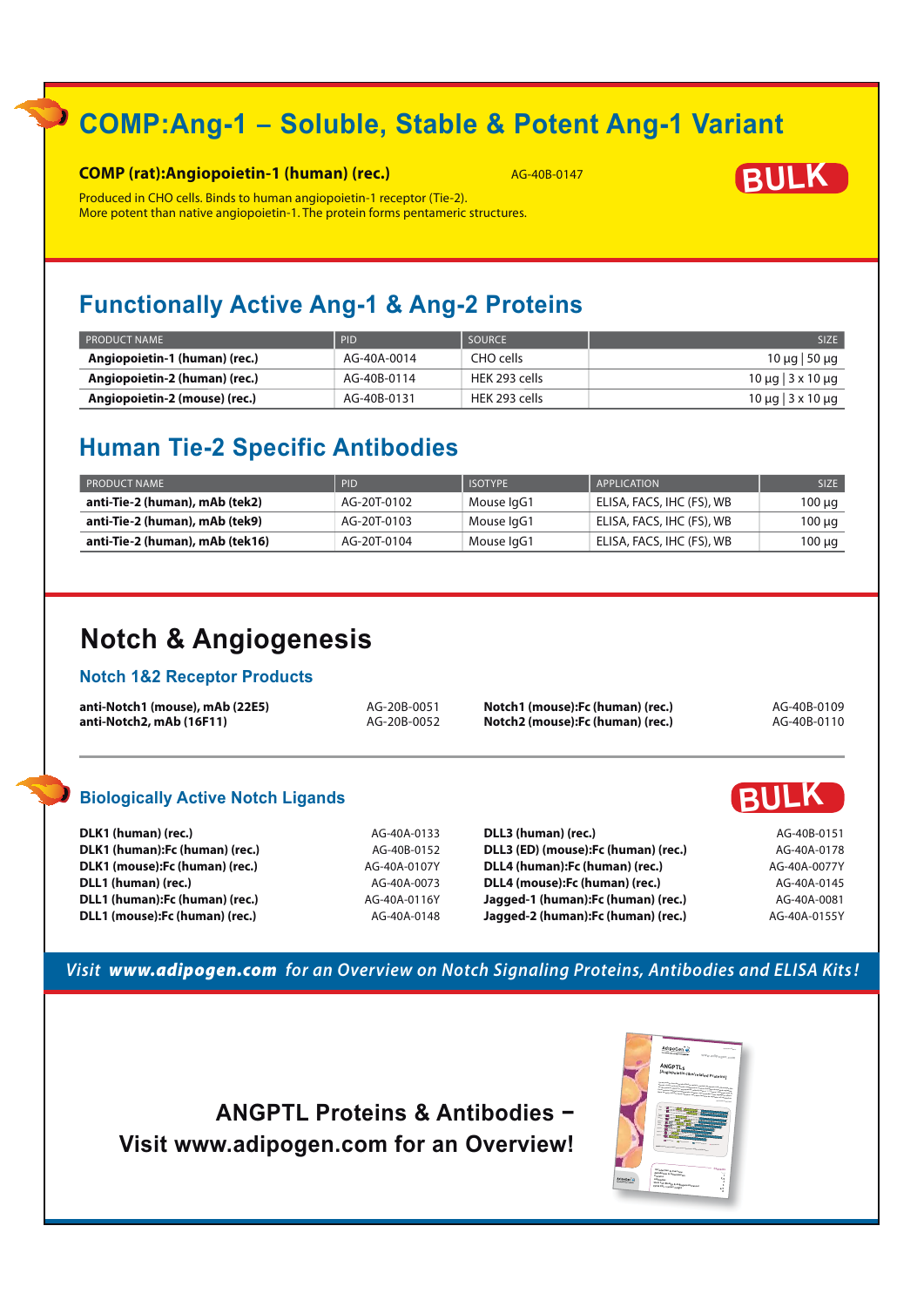### **VEGF – Potent Pro-Angiogenic Factor**

VEGF family members are the most important direct pro-angiogenic factors. They show proliferative effect on target endothelial cells, which start growing under its influence, increasing their survival and decreasing the apoptotic rate. In addition, they enhance vascular permeability which is connected to extravasation and migration of different cells from/into circulation and induce vasodilatation. Inhibition of the VEGF/VEGFR pathway with small molecules is of highest relevance in discovering new cancer treatments.

#### **anti-VEGF-A (human), mAb (3(6D3))**

AG-20T-0105-C200 200 μg



**Application:** ELISA, WB, FUNC (Neutralizing). **Functional Application:** Inhibits VEGF-A signaling.

#### **Other Antibodies & Recombinant Proteins**

**anti-VEGFR-1 (human), mAb (EWC)** AG-20T-0106 **anti-VEGFR-1 (human), mAb (EWF)** AG-20T-0107 **anti-VEGFR-2/KDR (human), mAb (EIC)** AG-20T-0108 **anti-VEGFR-2/KDR (human), mAb (3(4H3))** AG-20T-0109

**VEGF 164 (mouse) (rec.)** AG-40T-0044 **VEGF 165 (human) (rec.)** AG-40T-0045 **VEGF-C (human) (rec.) (His)** AG-40T-0046 **VEGF-C (rat) (rec.) (His)** AG-40T-0048 **VEGFR-1, Soluble (human) (rec.)** AG-40T-0049

**SOURCE THE**

### **Small Molecule Inhibitors for Angiogenic Factors**

| <b>PRODUCT NAME</b>       | <b>PID</b> | <b>INHIBITION</b>  |
|---------------------------|------------|--------------------|
| AG-13958                  | SYN-1004   | <b>VEGF</b>        |
| AMG-Tie2-1                | SYN-1008   | Tie-2              |
| <b>Axitinib</b>           | SYN-1014   | VEGFR1-3           |
| <b>BMS-2</b>              | SYN-1022   | VEGFR2             |
| <b>BMS-540215</b>         | SYN-1134   | VEGFR2             |
| <b>Brivanib alaninate</b> | SYN-1135   | VFGFR <sub>2</sub> |
| Cabozantinib              | SYN-1138   | VEGFR2             |
| <b>CYC116</b>             | SYN-1034   | VFGFR <sub>2</sub> |
| E-7080                    | SYN-1038   | VEGFR2/3           |
| <b>Foretinib</b>          | SYN-1129   | VFGFR <sub>2</sub> |
| JNJ-38158471              | SYN-1133   | VEGFR2             |
| Ki20227                   | SYN-1049   | VEGFR2   PDGFRβ    |
| <b>Imatinib mesylate</b>  | SYN-1046   | PDGFR              |
| <b>Motesanib</b>          | SYN-1055   | VEGFR1-3   PDGFR   |

| <b>PRODUCT NAME</b>     | PID         | <b>INHIBITION</b>                       |
|-------------------------|-------------|-----------------------------------------|
| Pazopanib . HCl         | SYN-1058A   | VEGFR1-3   PDGFR                        |
| PD-0173074              | SYN-1176    | FGFR1                                   |
| <b>Ponatinib</b>        | SYN-1116    | $PDGFR\alpha$   VEGFR2   FGFR1          |
| Regorafenib             | SYN-1169    | VEGFR1-3   PDGFR                        |
| Salinosporamide A       | AG-CN2-0444 | VEGF                                    |
| SAR-131675              | SYN-1165    | VEGFR3                                  |
| Sorafenib               | SYN-1082    | VEGFR2                                  |
| <b>SU-5402</b>          | SYN-1084    | VEGFR2   FGFR1                          |
| <b>SU-6668</b>          | SYN-1085    | PDGFR   VEGF   FGFR                     |
| <b>Sunitinib malate</b> | SYN-1086    | PDGFR <sub>B</sub>   VEGFR <sub>2</sub> |
| Suramin, 6Na            | AG-CR1-3575 | VEGF                                    |
| Takeda-6d               | SYN-1168    | VEGFR2                                  |
| <b>Tivozanib</b>        | SYN-1013    | VEGFR1-3                                |
| Vandetanib              | SYN-1090    | VEGFR   EGFR                            |

# **SAG − Shh Agonist &** *Potent Activator of VEGF*

**LIT:** Potent small molecule Hedgehog agonists induce VEGF expression in vitro: K. Seifert, et al.; Bioorg. Med. Chem. 20, 6465 (2012)

**SAG AG-CR1-3506 SAG. 2HCl (water soluble)** AG-CR1-3585

**SAG Analog (LowTox)** AG-CR1-3517 **SAG Analog (highly active)** AG-CR1-3518 AG-CR1-3506



### **Other Angiogenesis Inhibitors**

**Ageladine A | Alsterpaullone | BAY 43-9006 | Beauvericin | bpV(phen) | Borrelidin | Ciglitazone | Curcumin | (-)-Epigallocatechin gallate | 17-DMAG | Eupatilin | FK-866 | Fumagillin | Genistein | GW1929 | MS-275 | PLX4720 | Psammaplin A | Pseudolaric acid B | Streptochlorin | Terrein | Thapsigargin | Wortmannin | YC-1**